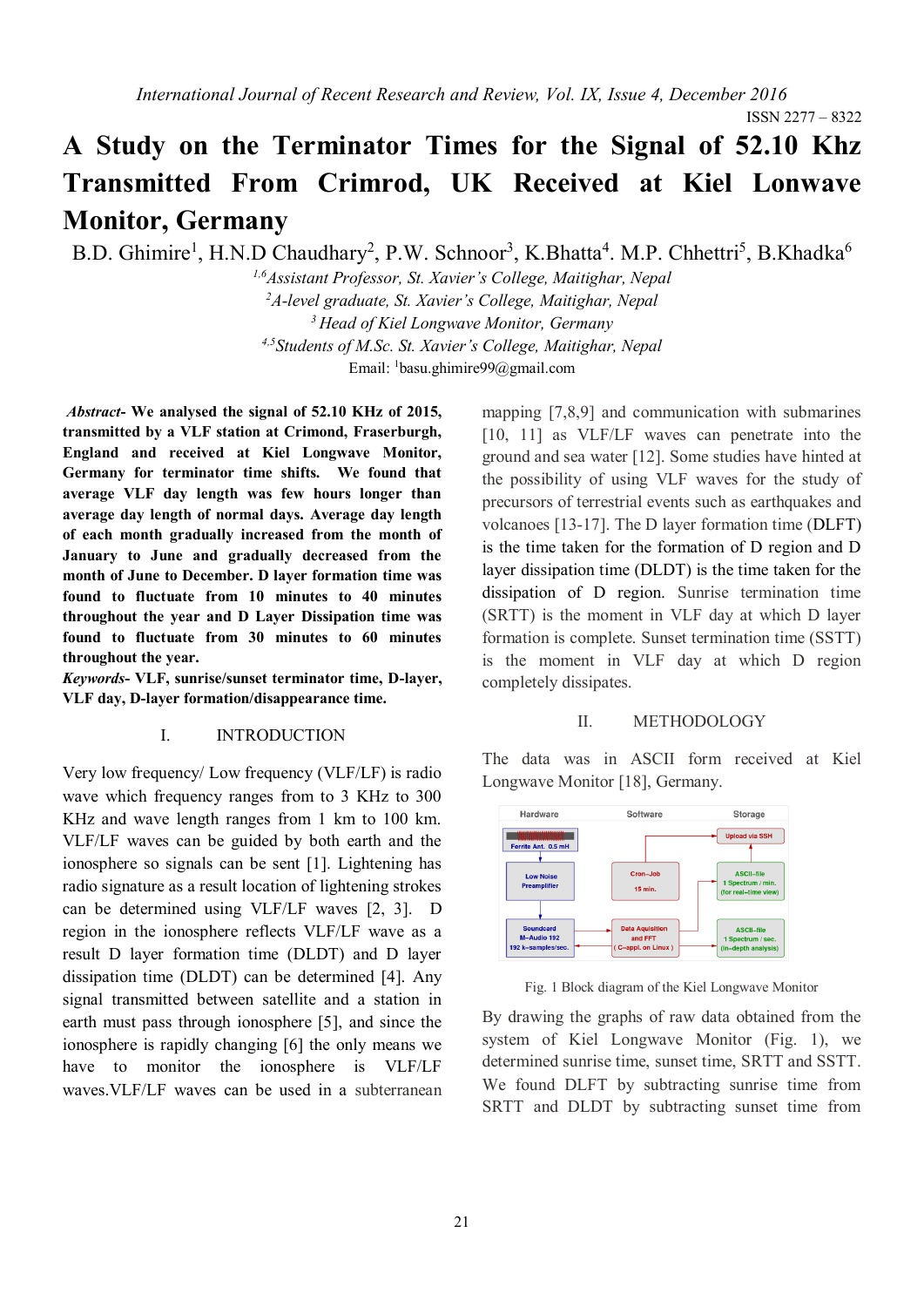SSTT. Then, we plotted graph of SRTT, SSTT, DLFT and DLDT of each month. We also drew  $\pm 2\sigma$  line in the same graphs to check for anomalies. Sunrise termination time (SRTT) is the moment in VLF day at which D layer formation is complete. Sunset termination time (SSTT) is the moment in VLF day at which D region completely dissipates. VLF day is the period between SRTT and SSTT. The system was shut down in July as a result data of July was missing.



Fig. 2 Sunrise Terminator time (SRTT), sunset terminator time (SSTT) and the length of VLF day



Fig. 3 Zoomedgraph for D layer formation time and D layer dissipation time of averaged graph of June

The two crests shown in the fig 2 is due to destructive interference between the ground wave and the sky wave due to change in path difference between ground wave and sky wave because of D layer formation and D layer dissipation.

# III. RESULTS AND DISCUSSIONS

#### *A. Sunrise Termination Time (SRTT)*

The general pattern of SRTT throughout the year in each month is show in the fig 4,5 and 6.



Fig. 4 Graph of Sunrise termination time of January, February, March and April



Fig. 5 Graph of Sunrise termination time of the May, June, August and September



Fig. 6 Graph of Sunrise termination time of October, November and December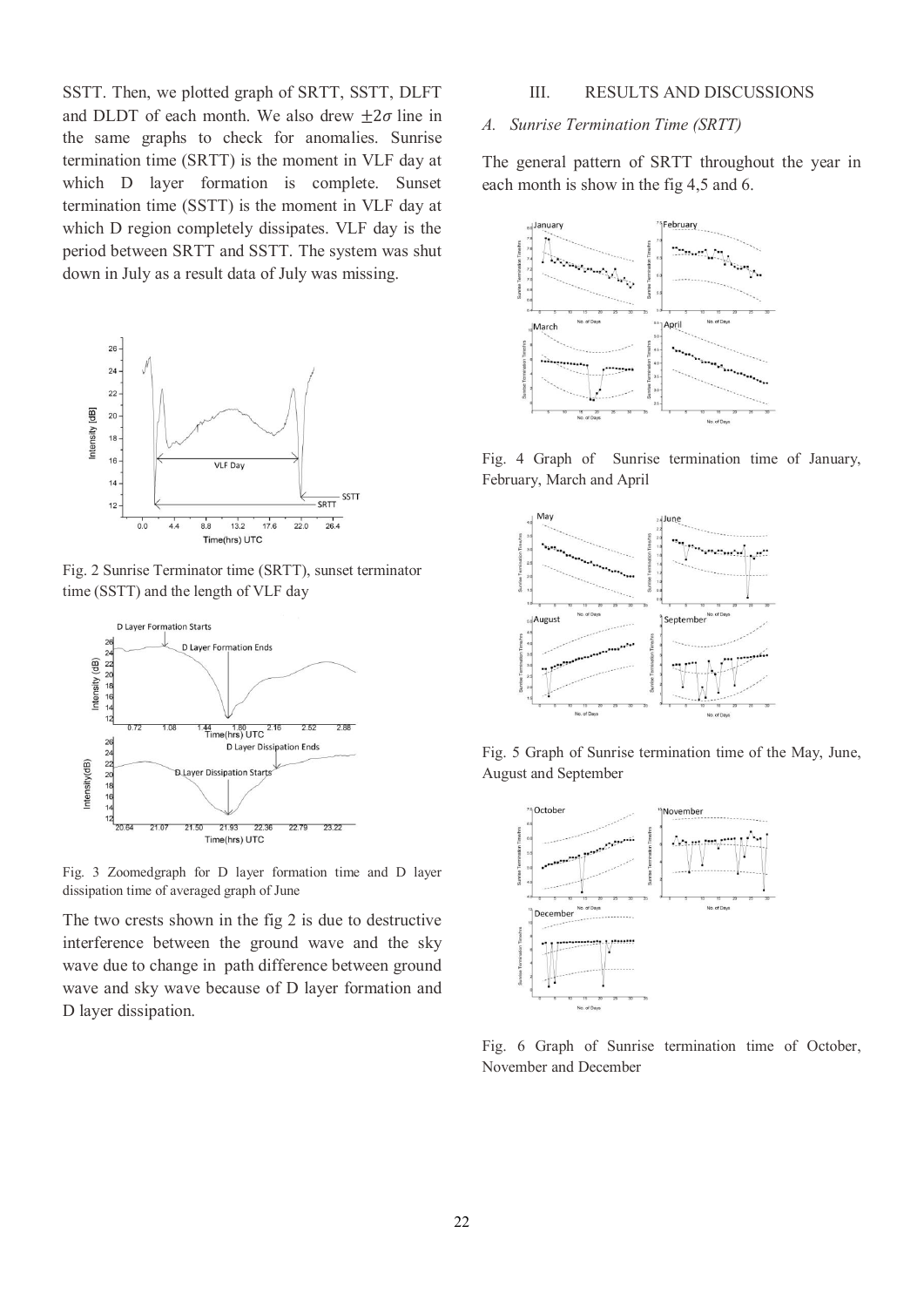In the month of July the system was shut due to which data is not available. In some cases there are anomalies; for example in the month of December. The anomalies might not be due to terrestrial activities like earthquake and volcanoes since the UK is not located on a plate margin and is therefore not currently tectonically active [19].

#### *B. Sunset Termination Time (SSTT)*

The general pattern of SSTT throughout the year is shown in the fig 7, 8 and 9.



Fig. 7 Graph of Sunset termination time of January, February, March and April



Fig. 8 Graph of Sunset termination time of May, June, August and September



Fig. 9 Sunset termination time of October, November and December

In some months, SSTTs have crossed  $\pm 2\sigma$  line, the cause might be CG flashes or other ionospheric disturbances. Since a path of the ground waves from England (the country from which the signal is transmitted) to Germany (the country in which the signal is received) is almost exclusively oceanic, the salinity effect might have altered the ground waved to behave anomalously, which might have in turn affected the sunset terminator time.

*C. D layer Formation Time (DLFT)*

The general pattern of DLFT throughout the year is shown in fig 10, 11 and 12.



Fig. 10 Graph of D layer formation time of January, February, March and April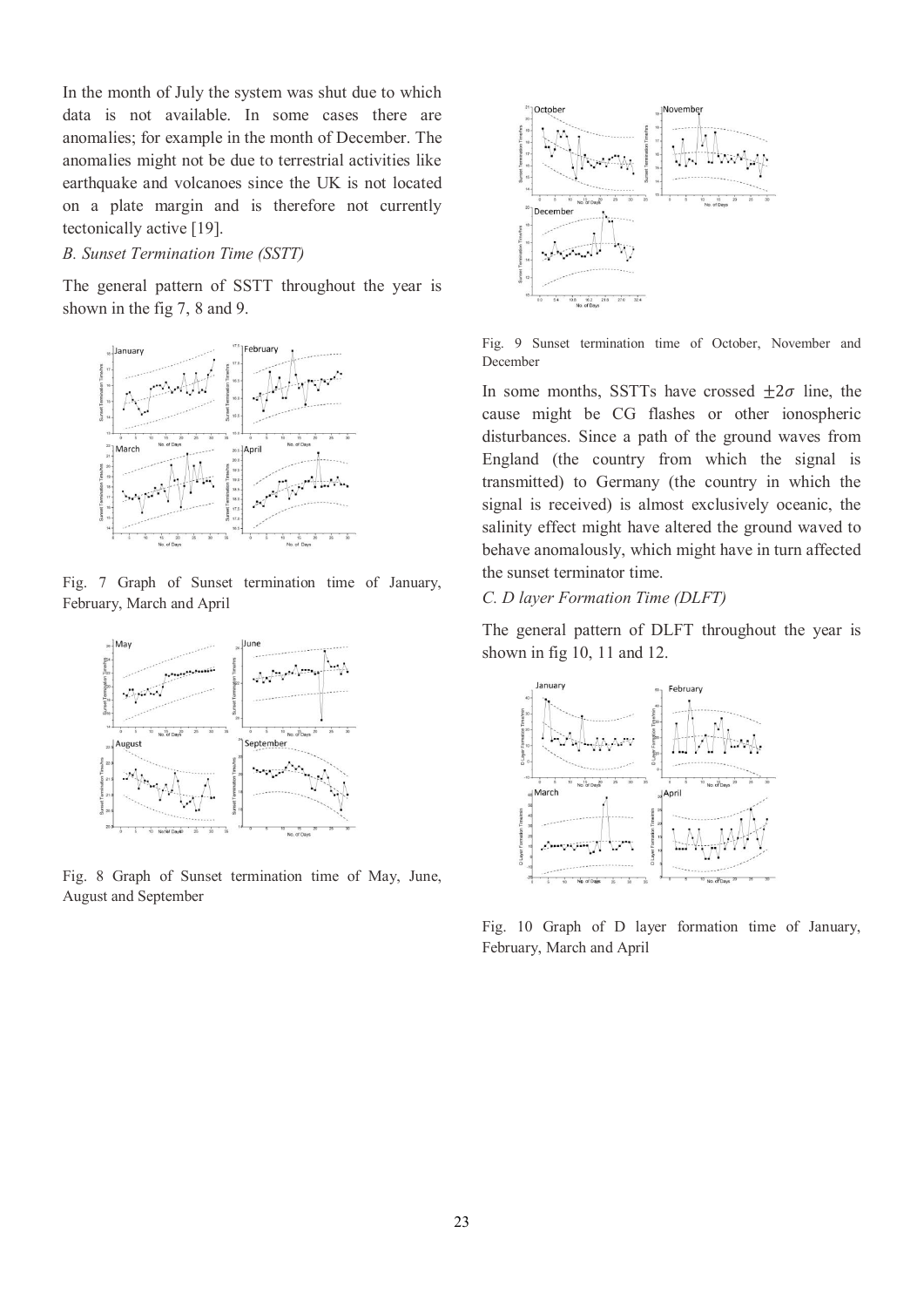

Fig. 11 Graph of D layer formation time of May, June, August and September



Fig. 12 Graph of D layer formation time of October, November and December

DLFT time reached its lowest in summer and autumn season where it averaged around14 minutes and it's highest in winters-17 minutes.

# *D. D layer Dissipation Time (DLDT)*

The general pattern of DLDT through the year is shown in fig 13, 14 and 15.



Fig. 13 Graph of D layer dissipation time of January, February, March and April



Fig. 14 Graph of D layer dissipation time of May, June, August and September



Fig. 15 Graph of D layer dissipation time of October, November and December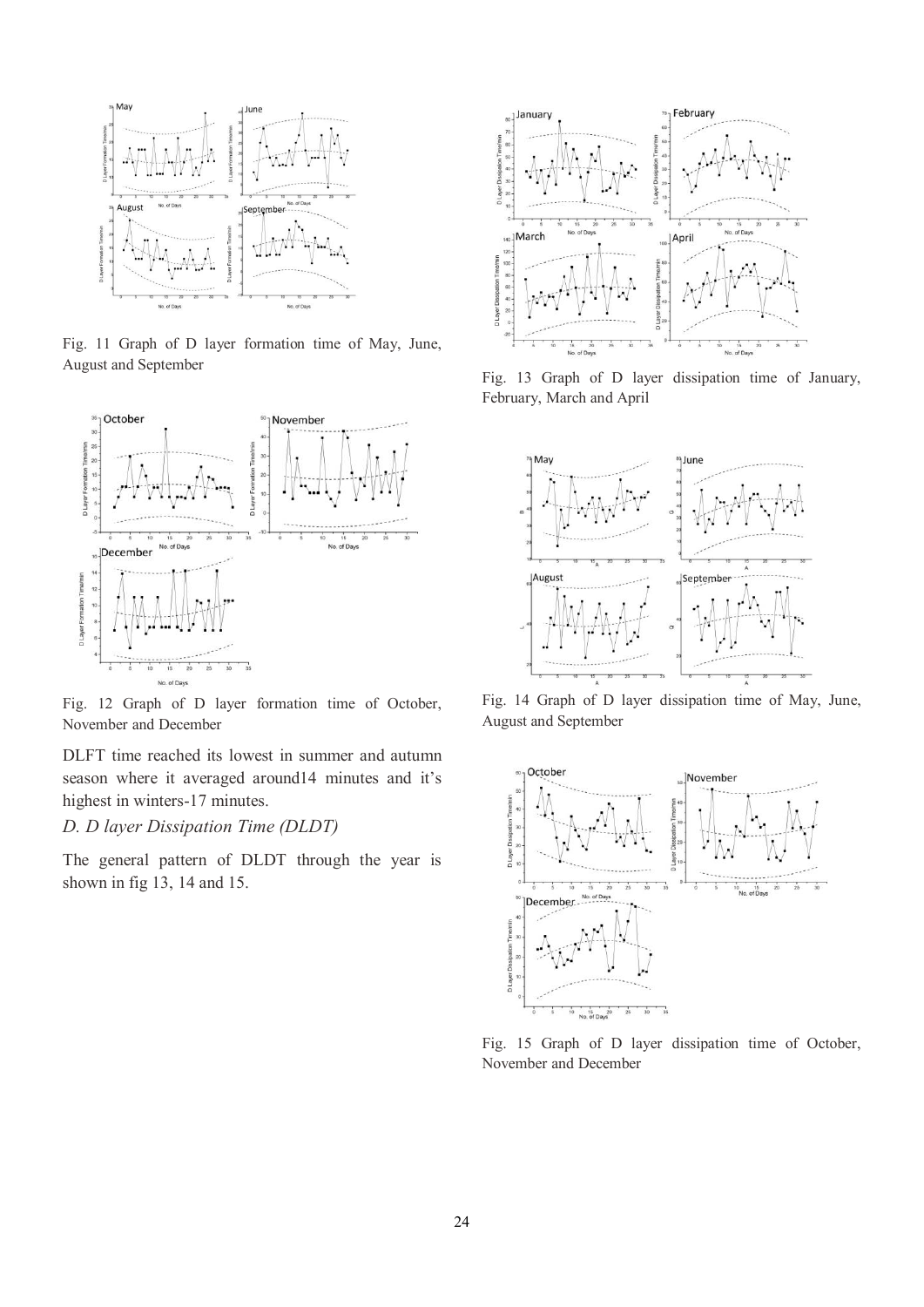Average DLDT reached it's maximum in spring 48 minutes and descended to its lowest in autumn and winter season where it averaged around 33 minutes.

# *E. VLF day/ Normal day*

The general pattern of average VLF day length and average actual day length in each month is shown in fig 16.The graph is symmetrical- does not break its pattern- and retains its symmetry which shows that no terrestrial events have taken place to topple it. The bars for each month in the fig. 16 gradually increase from January to June, and gradually decrease from June to December because days are longer in summer than in winter.



Fig 16: Comparison between VLF day and Actual Day

# IV. CONCLUSION

The average DLFT and DLDT is less than 60 minutes throughout the year which is consistent with the theory. Therefore, we can study approximate sunrise time, sunset time, D layer formation, and D layer dissipation time using VLF. In case there are events like earthquake or volcanoes SRTT, SSTT, DLFT and DLDT cross  $+2\sigma$  line otherwise they don't. That's why the method of terminator time shift can be used to study anomalies.

# IV. REFERENCES

- [1] Cummer, Steven A., Umran S. Inan, and Timothy F. Bell. "Ionospheric D region remote sensing using VLF radio atmospherics." *Radio Science* 33.6 (1998): 1781-1792.
- [2] Dowden, Richard L., James B. Brundell, and Craig J. Rodger. "VLF lightning location by time of group arrival (TOGA) at multiple sites." *Journal of*

*Atmospheric and Solar-Terrestrial Physics* 64.7 (2002): 817-830.

- [3] Rodger, C. J., et al. "Detection efficiency of the VLF World-Wide Lightning Location Network (WWLLN): initial case study." *Annalesgeophysicae*. Vol. 24. No. 12. 2006.
- [4] Crombie, D. D. "On the use of VLF measurements for obtaining information on the lower ionosphere (especially during solar flares)." *Proceedings of the IEEE* 53.12 (1965): 2027-2034.
- [5] Yeh, Kung Chie, and Chao-Han Liu. "Radio wave scintillations in the ionosphere." *Proceedings of the IEEE* 70.4 (1982): 324-360.
- [6] Georges, T. M., and W. H. Hooke. "Wave-induced fluctuations in ionospheric electron content: A model indicating some observational biases." *Journal of Geophysical Research* 75.31 (1970): 6295-6308.
- [7] Benson, Alvin K., Kelly L. Payne, and Melissa A. Stubben. "Mapping groundwater contamination using dc resistivity and VLF geophysical methods-A case study." *Geophysics* 62.1 (1997): 80-86.
- [8] Guerin, Roger, and Yves Benderitter. "Shallow karst exploration using MT‐VLF and DC resistivity methods1." *Geophysical prospecting* 43.5 (1995): 635-653.
- [9] Beamish, David. "Two-dimensional, regularised inversion of VLF data." *Journal of Applied Geophysics* 32.4 (1994): 357-374.
- [10] Doherty, John J. "Submarine communication." U.S. Patent No. 4,203,160. 13 May 1980.
- [11] Woodall, Robert, Felipe Garcia, and John Sojdehei. "Magneto-inductive submarine communications system and buoy." U.S. Patent No. 6,058,071. 2 May 2000.
- [12] Guerrino, David L., and Richard W. Cole Jr. "Antenna for receiving VLF/LF transmission in seawater." U.S. Patent No. 3,965,474. 22 Jun. 1976.
- [13] Molchanov, O. A., and M. Hayakawa. "Subionospheric VLF signal perturbations possibly related to earthquakes." *Journal of Geophysical Research: Space Physics* 103.A8 (1998): 17489- 17504.
- [14] Molchanov, O. A., et al. "Precursory effects in the subionospheric VLF signals for the Kobe earthquake." *Physics of the Earth and Planetary Interiors* 105.3 (1998): 239-248.
- [15] Rozhnoi, A., et al. "Anomalies in VLF radio signals prior the Abruzzo earthquake  $(M= 6.3)$  on 6 April